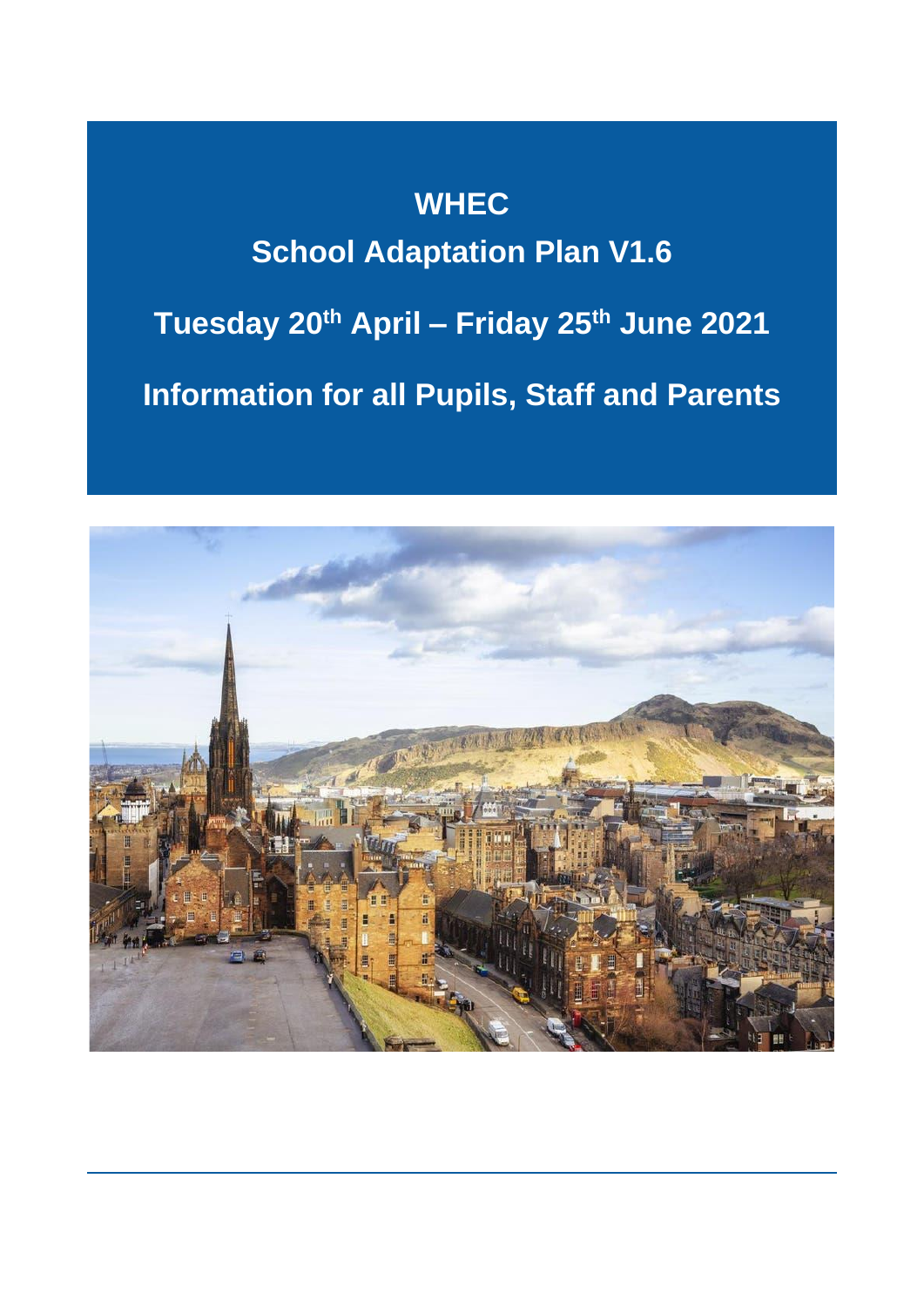### **Introduction**

First and foremost, I'm delighted to welcome back all pupils to face to face learning. In all our online webinars with parents/carers, I have commented regularly how much we have missed having the pupils in school, therefore I was delighted when the Scottish Government announced on the 6<sup>th</sup> April their intention to continue as planned.

We should remember that COVID has not disappeared and is likely to be with us for some time, therefore we will still be operating a number of mitigations and protocols to ensure everyone remains safe. We also have the facility to provide Lateral Flow Device (LFD) testing kits to pupils and staff in an attempt to prevent the spread of COVID - all we need is signed consent to authorize the release of the testing kit.

In summary, the mitigations we will be asking everyone to comply with are:-

- Wear a face covering indoors
- Ventilate all indoor areas as much as possible
- Sanitise hands as often as required (for pupils, by teaching staff)
- Maintain 2m distance between staff and pupils in all classes and where possible in all indoor areas

Moreover, whilst we are delighted to have all pupils back, we must pay special attention to those in S4,S5 and S6 who are working towards SQA qualifications. Teaching staff and pupils will have to engage with the new Alternative Certification Model (ACM) to ensure the course demands are met and a link can be found in Section 7 of this document which explains it in full. We aim to report to parents on progress and we will schedule an opportunity for online parents' evenings or tracking reports which can be sent home. As always for parents/carers, if you have any immediate concerns, please contact your son/daughter's Pupil Support Leader in the first instance.

Finally, as we embark on this term there are some key dates for you to be aware of:-

- Tuesday 20<sup>th</sup> April Term starts
- Monday  $3^{\text{rd}}$  May Bank Holiday
- Tuesday 4<sup>th</sup> May Inservice day
- 
- Monday  $24<sup>th</sup>$  May Bank Holiday
- 
- 
- Friday 25<sup>th</sup> June, 2021 Term finishes

• Wednesday  $5<sup>th</sup>$  May  $S<sup>4</sup>$ , S5 and S6 Parents Evening • Tuesday 25<sup>th</sup> May **Additional Assessment day 1 -SQA** • Wednesday 9<sup>th</sup> June **Additional Assessment day 2 -SQA** 

All versions of this will be published on our website and where possible we'll update via our Facebook page.

Best wishes David Young Headteacher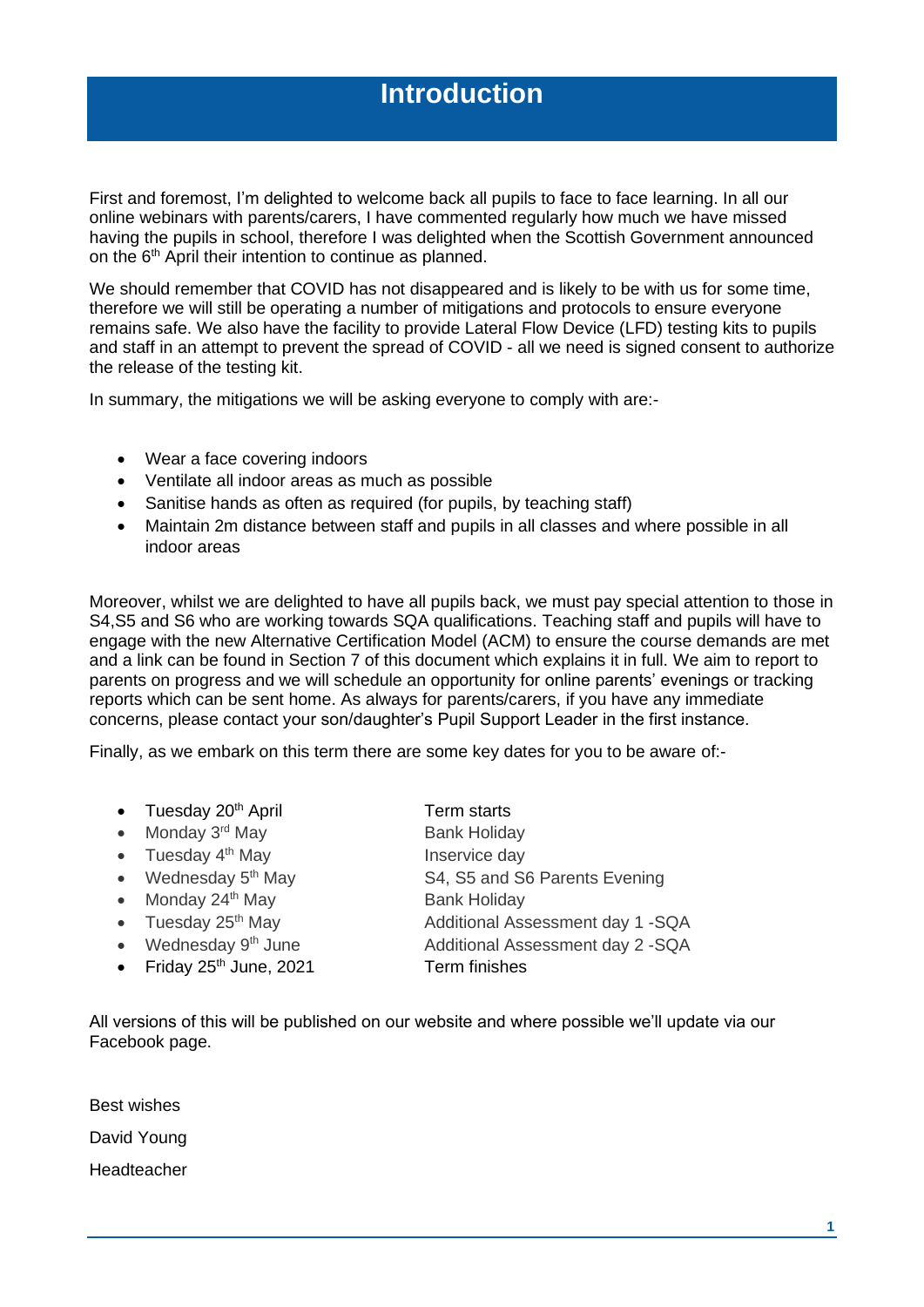### **Contents**

- 1. Overarching principles
- 2. Key information for all S1 pupils
- 3. Key information for all S2 pupils
- 4. Key information for all S3 pupils
- 5. Key information for all S4 pupils
- 6. Key information for all S5+6 pupils
- 7. Important links for further reading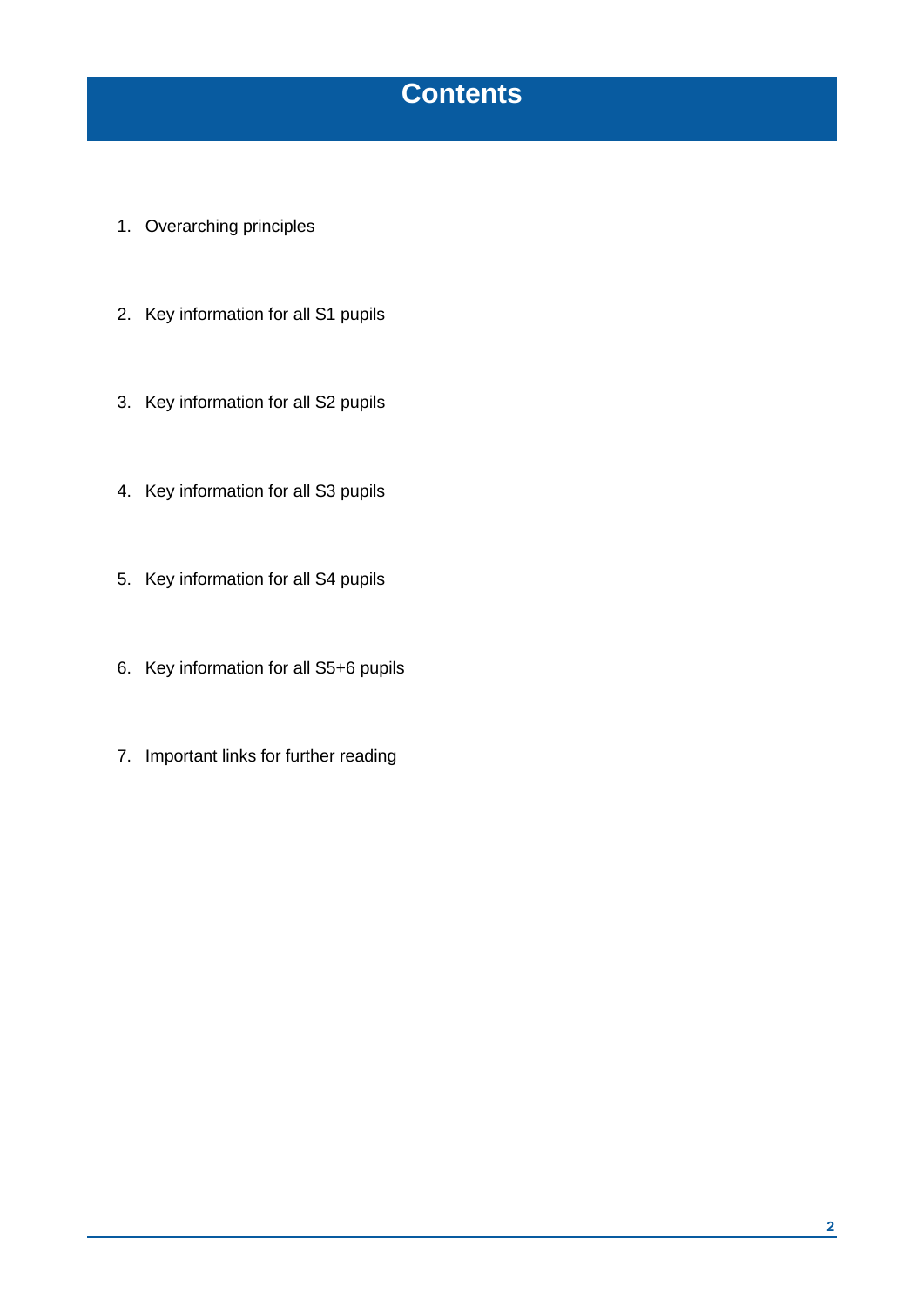### **Overarching Principles**

#### **Behaviour of all**

I have been very impressed by the behaviour of our pupils and almost all have conducted themselves in a safe and orderly manner and are following our protocols. For those who are consistently unable to comply with our protocols, we will discuss the matter with you and work with you to complete an individual Risk Assessment.

Although provision may be altered and/or reduced, this will ensure they, and others, remain safe throughout the school day.

#### **School Uniform**

As we moved slowly out of lockdown in February/March, I realized that many families were facing significant pressures and as year groups were being phased back in prior to Easter it was relatively easy to manage uniform issues. With the full time Return to school on Tuesday  $20<sup>th</sup>$  April, it is now imperative that pupils arrive in uniform so we can maintain our high standards as well maintain Health and Safety protocols.

I have already sent several text messages to all parents and carers asking that you support the school with our approaches. I have specifically asked that no pupil arrives in ripped jeans from Tuesday 20<sup>th</sup> April. If they do arrive they will be asked to

- a) Change them from the uniform bank we have
- b) Report home to change them and then return to school

#### **Risk Assessment (RA) and School Health and Safety Executive (HSE)**

In Section 7 you can find the full risk assessment that we have for our school. This ensures we are taking all reasonable steps to protect all stakeholders from the known risks of COVID-19. We have formed a school HSE which is comprised of several members of staff. This group produces the Risk Assessment and is continuously evaluating and evolving it in light of feedback from staff.

#### **Infection Control**

Infection control remains the primary objective to ensure our school environment is safe and stakeholders remain healthy.

#### **Face coverings**

You will be aware that the Deputy First Minister announced that all pupils should wear a face covering unless they have medical exemption with evidence from your GP.

#### **Regular Hand Sanitising**

Most of you will be familiar with the importance of this and all pupils should sanitise their hands at the start of every transition. In conjunction with CEC we will ensure there are adequate facilities to do so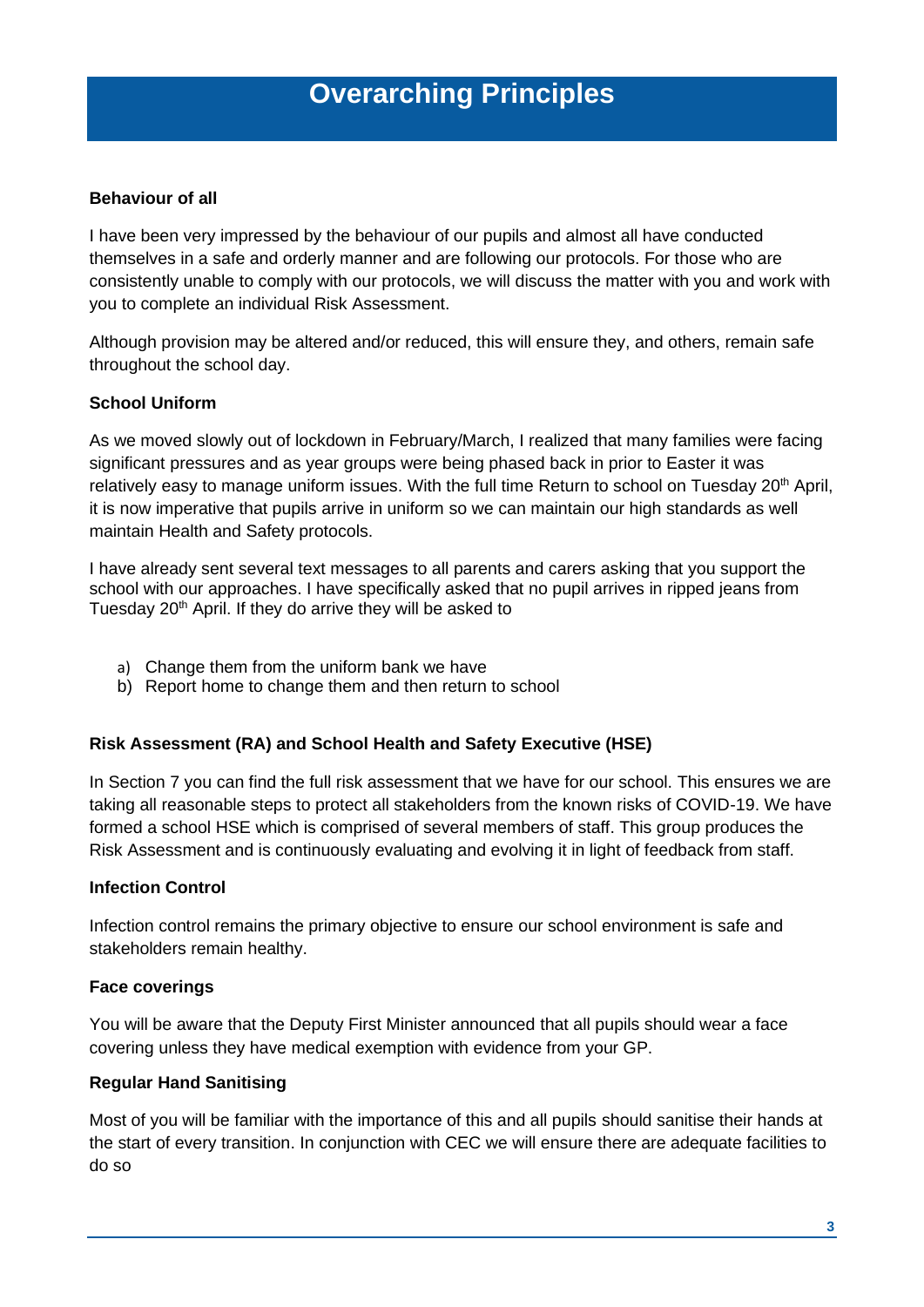- on entry to school in the morning
- at the beginning of every class
- at the start of morning break
- after lunch

#### **Physical Distancing**

#### Pupils

In the current Scottish Government advice

A precautionary approach is advised and schools are encouraged to apply as many strategies as possible. Examples include

- Staggered start and finish times
- Discourage physical contact
- Adjust spacing and avoid large gathering such as assemblies
- Different timings for lunch and breaks

#### **Adults**

Adults should physically distance between each other and where possible between pupils and keep to a distance of 2m. A adult or teacher zone will be indicated in each classroom and in some social spaces and pupils should not enter these under any circumstances.

#### **Environmental Cleaning and ventilation**

CEC have taken steps to ensure our cleaning regime is line with Health Protection Scotland and we are taking every step to ensure that movement of individuals and groups are minimize by ventilating as much as possible.

#### **Test and Protect and Outbreak Management**

As you know we have had positive cases in our school and there is a possibility that we will have more. In all circumstances where a positive case has been identified, we have informed all members of the school community as quickly as possible and taken urgent steps to track and trace close contacts.

All schools are considered complex settings and cases will be prioritized and escalated to a Health Protection Team. The management of all infectious diseases in schools in Edinburgh is led by Lothian Health Protection Team. CEC officers have been in contact with the Health Protection Team and they are ready to respond should an outbreak occur.

- If anyone in school is presenting any symptoms of COVID -19 they will be placed in self isolation and will be supported by our designated staff member.
- If it's a child, the child's parent or carer will be contacted immediately and they should come to collect them as soon as possible.
- You should then follow the Test and Protect guidance.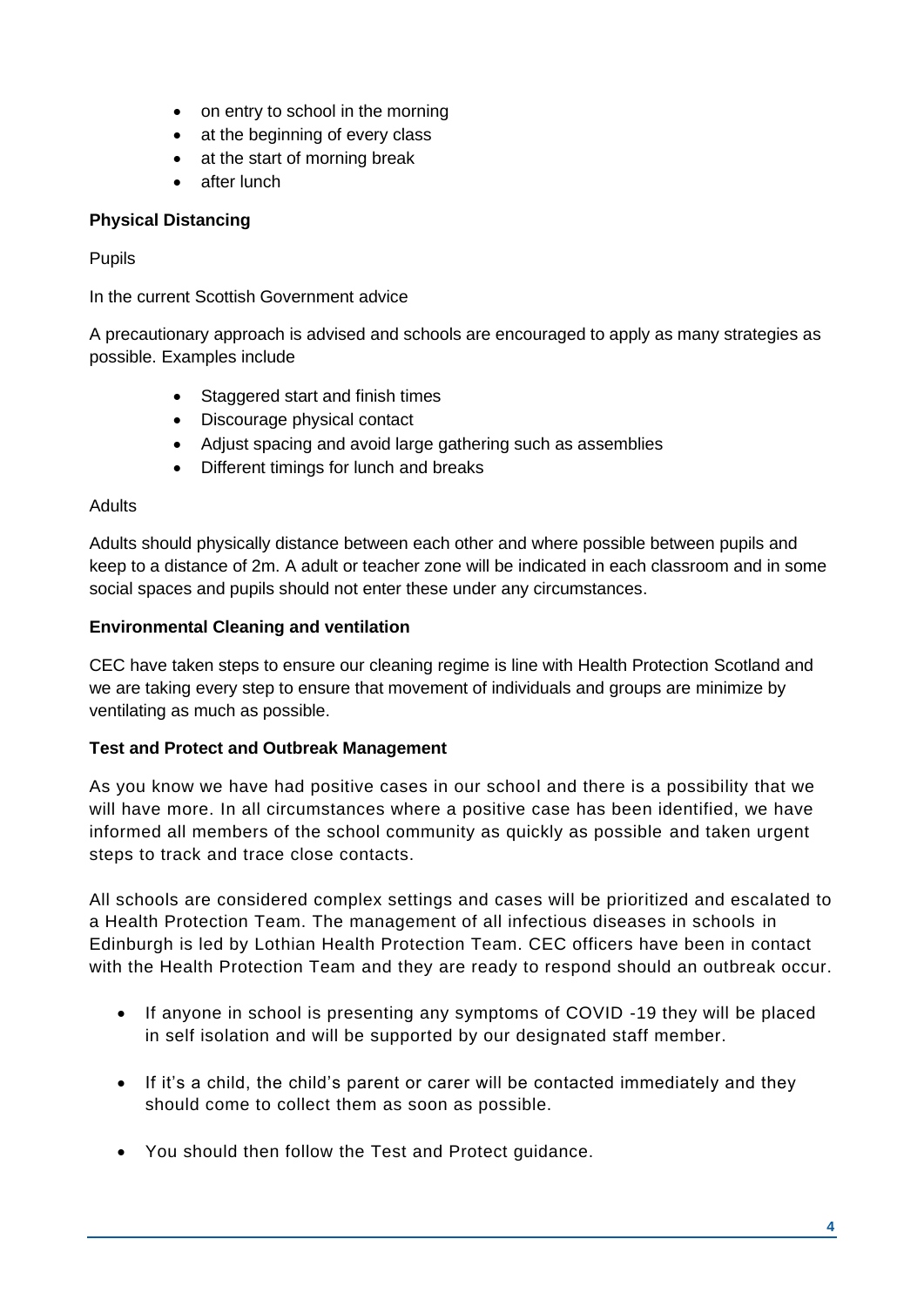• An urgent assessment will then be made by the HPT team and information will be shared.

### **Parent Pay**

Most of you will be familiar with the Parent Pay system especially if you have younger children in one of our primary schools. Parent Pay is the most effective way to manage cashless catering and is used in almost all City of Edinburgh schools.

As there is no cash catering in our school, you will need to set up a Parent Pay account so your child can buy school lunches. For those eligible for free school meals, the money will be 'loaded' to your account on a daily basis.

Further information can be found at

<https://www.parentpay.com/>

#### **Biometric access**

In order to buy food in our school café, all pupils will have to have their finger print registered so they can make the payment biometrically. This is easy, effective and complies with COVID guidance.

#### **Breakfast Club, Break and Lunch times**

As breaks and lunchtimes are staggered and service options are limited, we are introducing a few measures to help pupils in school.

• Breakfast Club – 0820-0850

We offer a breakfast club in the West Dining Area. There is no other access to any other part of the school except this area. The menu will be revised to ensure we comply with the COVID guidance for school and only pupils who have registered can access the breakfast club.

#### **Teaching Learning and Assessment**

Online learning – in the unlikely event of another lockdown

S1, S2

All materials can be accessed via the school website via our learning hub.

#### S3, S4,S5 and S6

All pupils have a 1-1 device issued by the school and should be able to access a Microsoft TEAM for every one of their subject areas. This will be the primary method for pupils to access work in the event of aa school closure.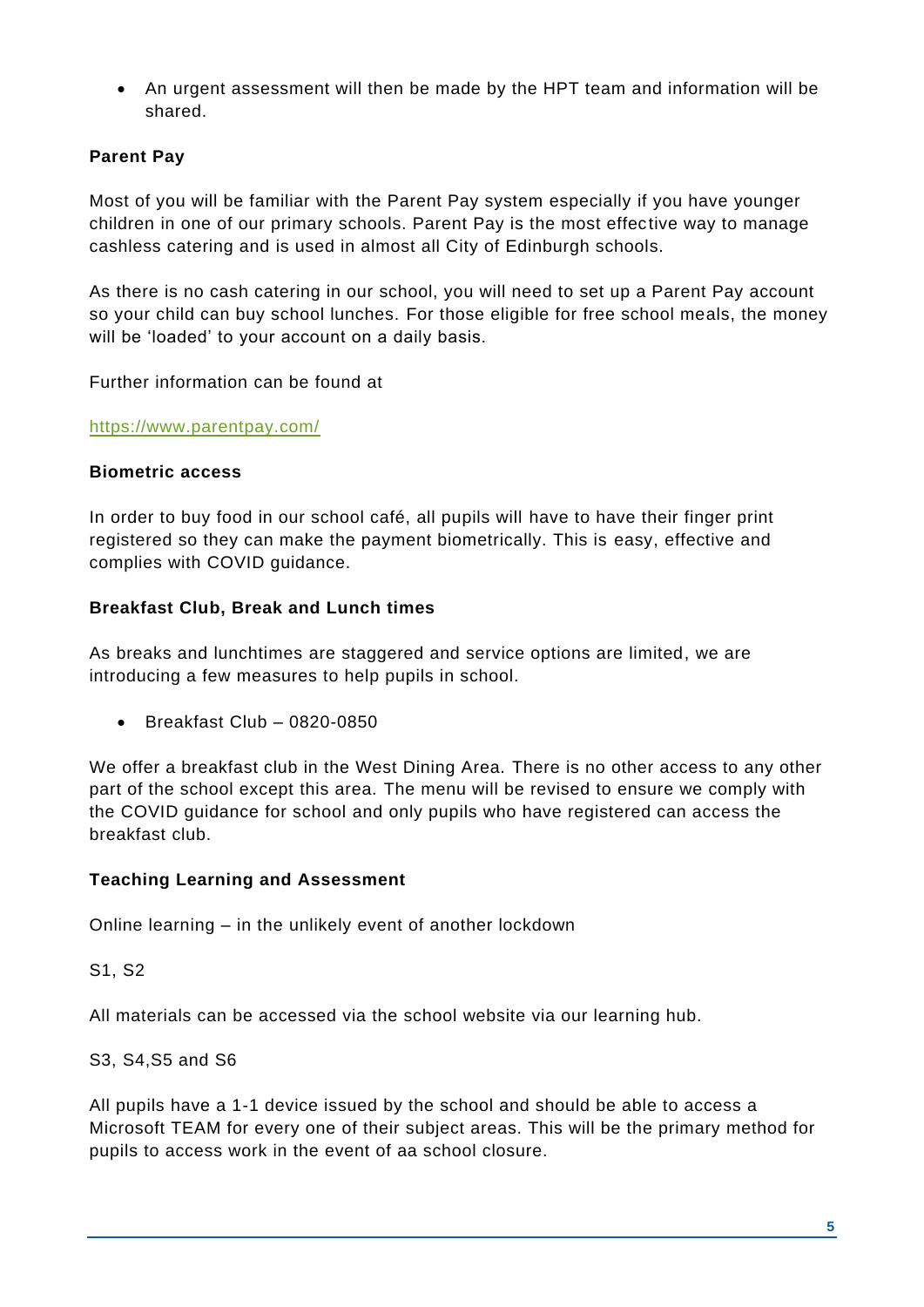#### **Reporting to Parents**

S1 Tracking Reports – issued June 2021 S2 Tracking Reports – Issued June 2021 S3 Tracking Reports – Issued June 2021

S4/S5 and S6 Parents Evening  $-$  Wednesday 5<sup>th</sup> May.

We use Parents Online Booking **Video** system and online meetings for pupils in S4, S5 and S6. This can be accessed through each pupils' 1-1 device. This will give you the opportunity to discuss progress directly with your son/daughter's teachers.

S1 and S2 – Ms Meikle

S3 and S4 – Ms Ramsay

S5 and S6 – Ms Heritage

Tel 0131 442 2201

Email [Admin@whec.edin.sch.uk](mailto:Admin@whec.edin.sch.uk)

#### **Contingency Planning**

In the event that we have to reduce numbers in school or revert to a phased model we will write out to you and inform you accordingly.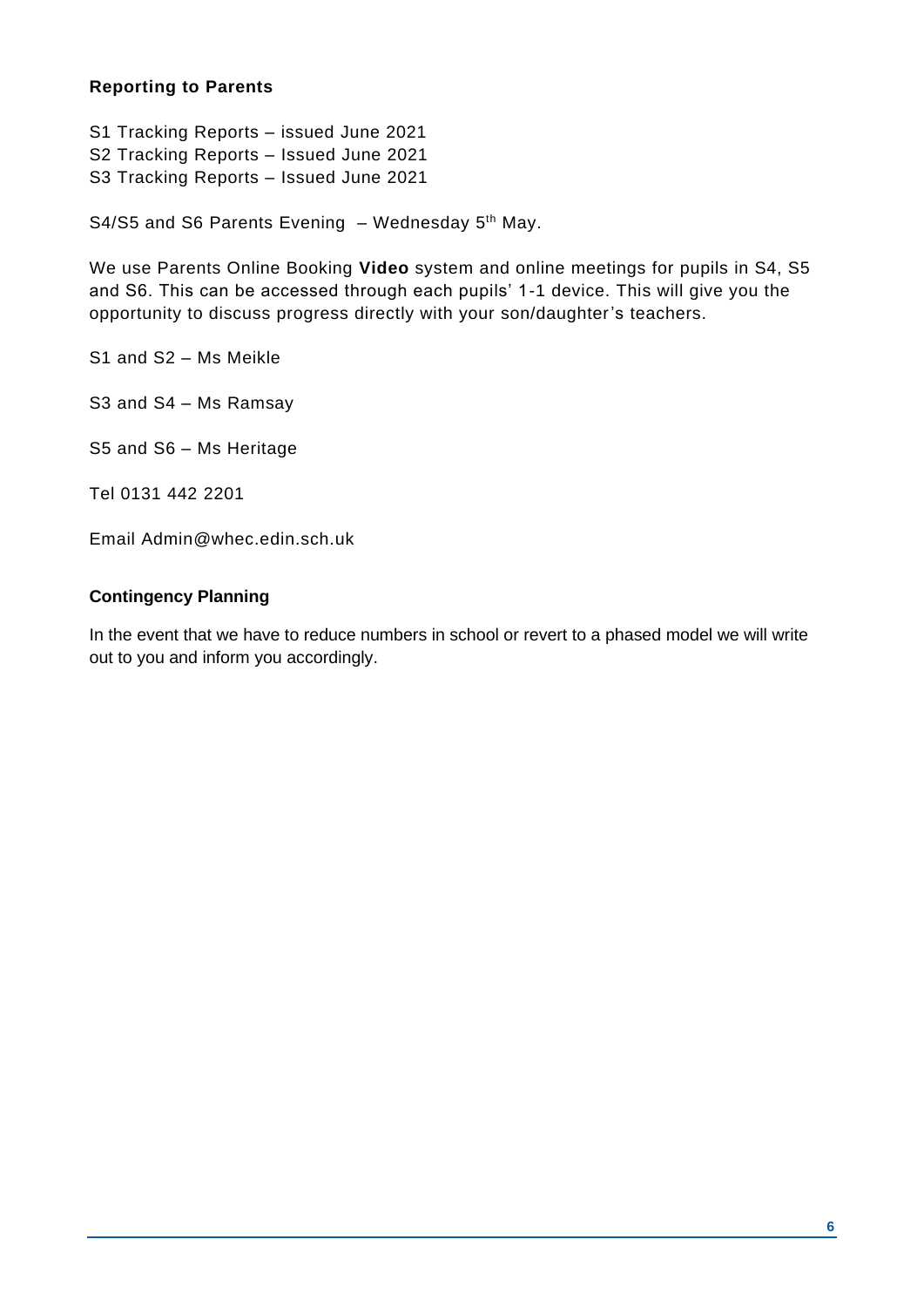## **Key information for all S1 pupils**

### **S1 Key Contacts**

Ms Meikle – Guidance Ms McLennan – Support for Learning

Ms Walker – Depute Headteacher

#### **S1 pupils – From Tuesday 19th April 2021**

| Monday - Thursday |          | Friday          |          |
|-------------------|----------|-----------------|----------|
| 0850-0940         | Period 1 | 0850-0940       | Period 1 |
| 0940-1030         | Period 2 | 0940-1030       | Period 2 |
| <b>Break</b>      |          | <b>Break</b>    |          |
| 1045-1135         | Period 3 | 1045-1135       | Period 3 |
| 1135-1225         | Period 4 | 1135-1225       | Period 4 |
| Lunch             |          | Lunch           |          |
| 1305-1355         | Period 5 | School day ends |          |
| 1355-1445         | Period 6 |                 |          |

1445 – School day ends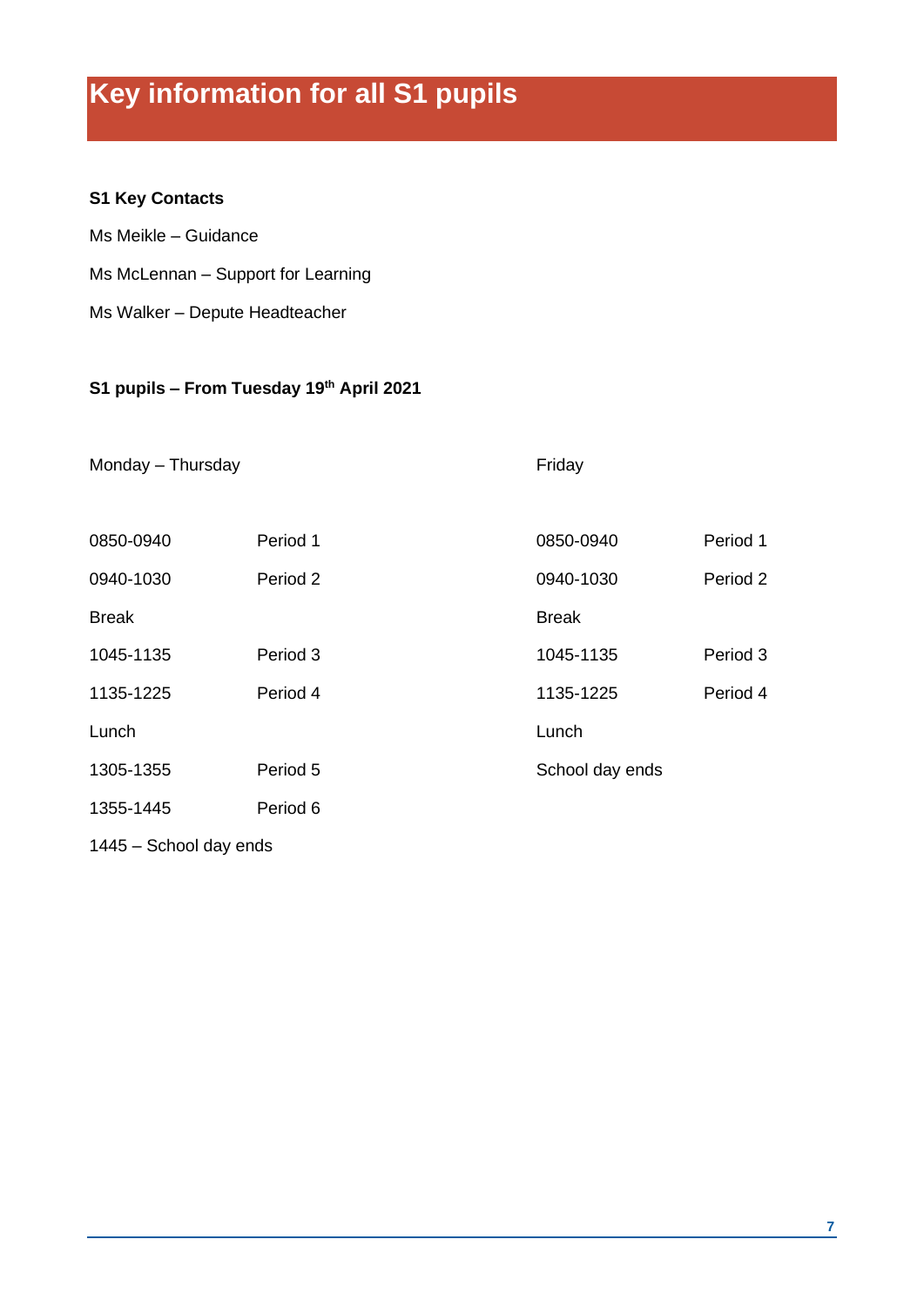Parents are vital to the school community and your support has been overwhelming however we ask you and other family members not to enter our school building unless you have an appointment.

This is to reduce the risk of spreading the virus and keep everyone safe.

We also ask that you are vigilant about dropping your child off and collecting them in order to avoid large gatherings at the front of the school

We will inform you as normal if there are concerns with your child and as things evolve over time we will inform you of forthcoming parents evening and information on your child's progress.

#### **School Day**

#### **\*please note different timings for different year groups\***

In order to comply with government guidance and ensure we get as many pupils back to school as safely as possible we have different timings for different year groups in place. Please ensure you have read the dates and timings above.

#### **School Uniform**

Pupils should come to school in black trousers or skirt and a white shirt with the current school tie.

#### **Break time**

Pupils will have 15 mins at break time and pupils can opt to bring a drink with them or buy food from the school café using their biometric access.

#### **Face Coverings**

As face coverings as now commonplace in schools we are asking for you to continue to support us and wear a face covering in all indoor areas (including classrooms).

#### **S1 Curriculum**

Classes are set, we will keep you updated on any issues that affect S1. For those pupils who have additional support needs or require an individual Risk Assessment, Ms Walker or Ms MacLennan may be in contact individually.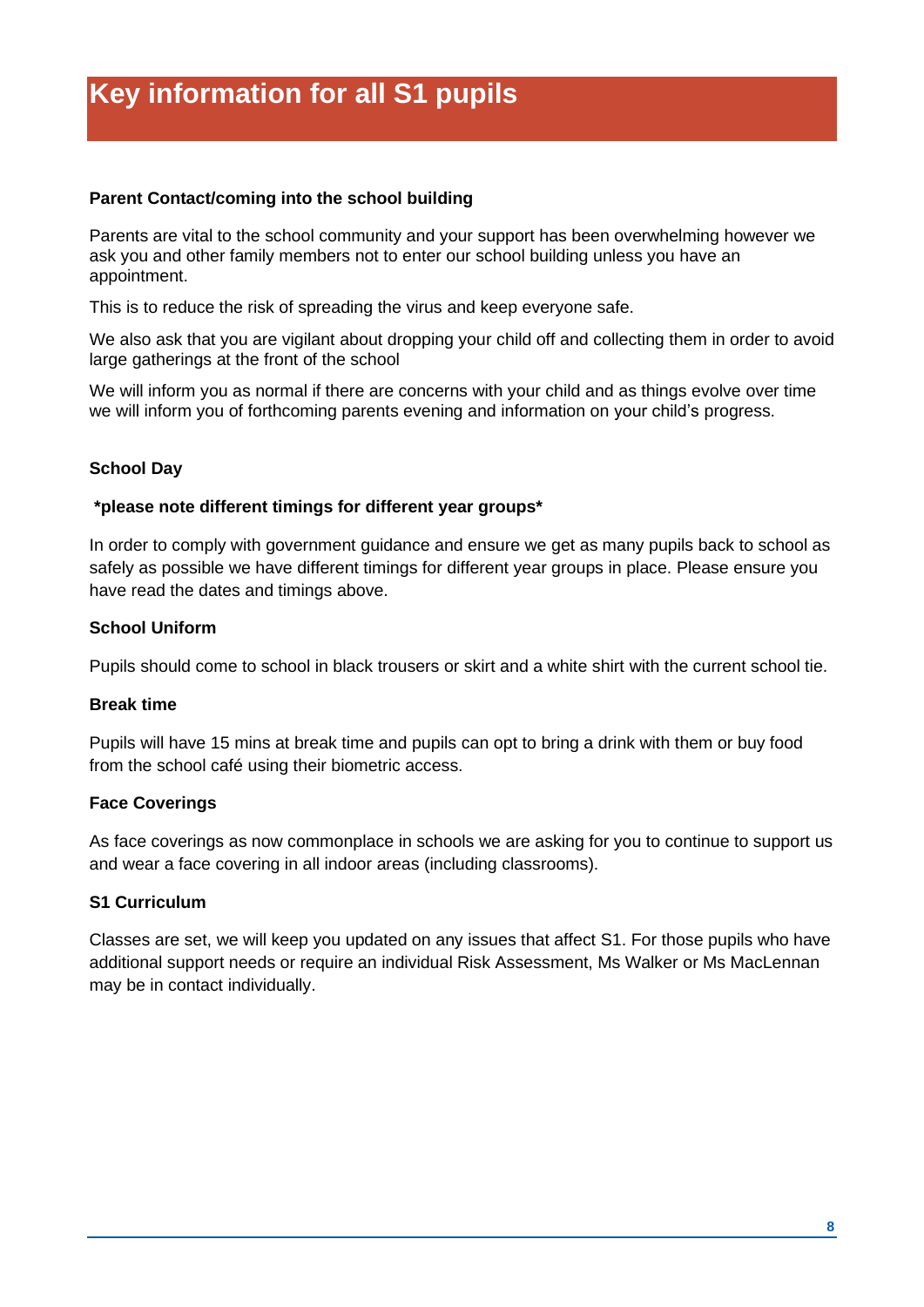### **Key information for all S2 pupils**

### **S2 Key Contacts**

Ms Meikle – Guidance Ms McLennan – Support for Learning Ms Walker – Depute Headteacher

#### **S2 pupils - From Tuesday 19th April 2021**

| Monday - Thursday |          | Friday          |          |
|-------------------|----------|-----------------|----------|
| 0850-0940         | Period 1 | 0850-0940       | Period 1 |
| 0940-1030         | Period 2 | 0940-1030       | Period 2 |
| <b>Break</b>      |          | <b>Break</b>    |          |
| 1045-1135         | Period 3 | 1045-1135       | Period 3 |
| 1135-1225         | Period 4 | 1135-1225       | Period 4 |
| Lunch             |          | Lunch           |          |
| 1305-1355         | Period 5 | School day ends |          |
| 1355-1445         | Period 6 |                 |          |

1445 – School day ends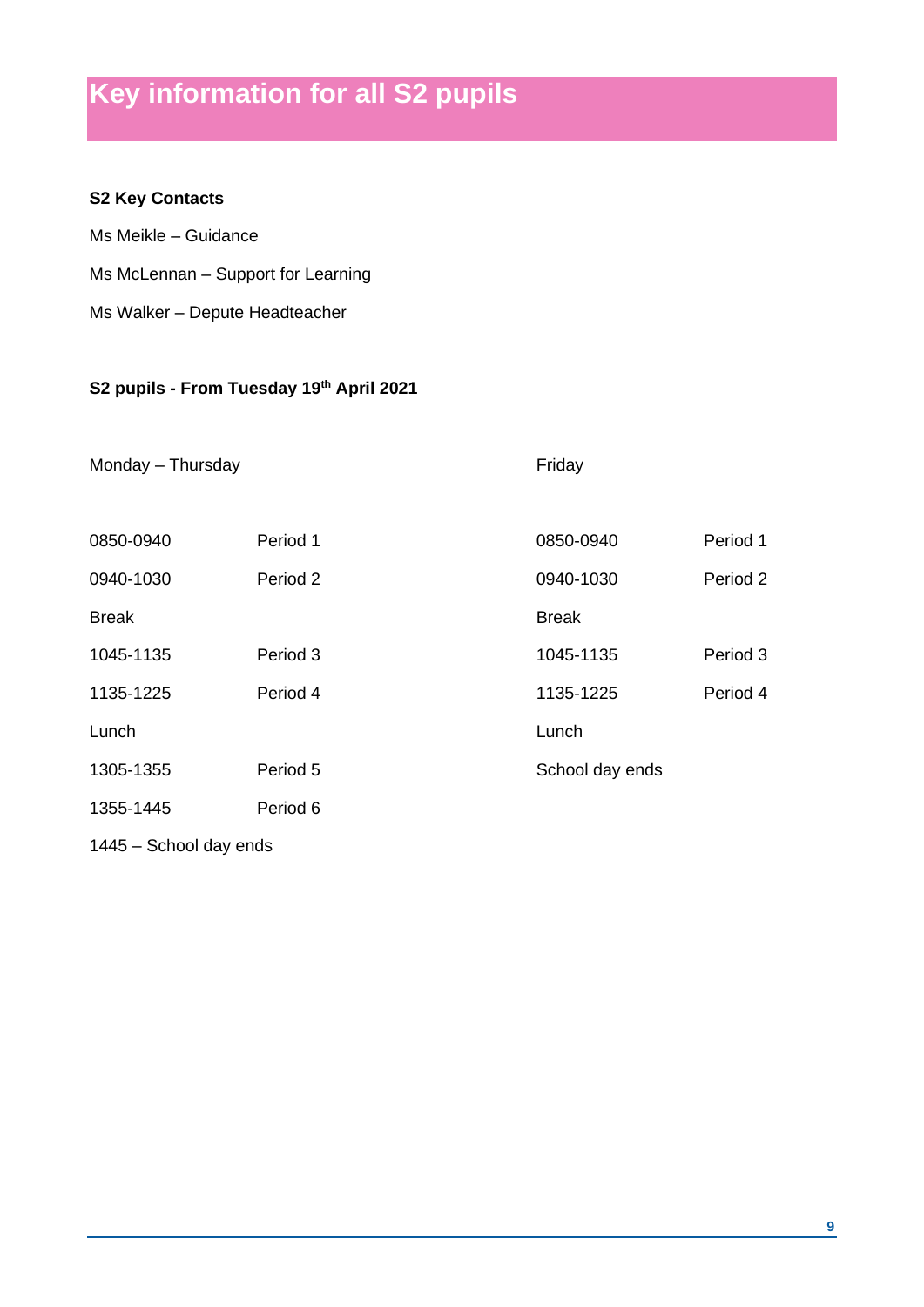Parents are vital to the school community and your support has been overwhelming however we ask you and other family members not to enter our school building unless you have an appointment.

This is to reduce the risk of spreading the virus and keep everyone safe.

We also ask that you are vigilant about dropping your child off and collecting them in order to avoid large gatherings at the front of the school

We will inform you as normal if there are concerns with your child and as things evolve over time we will inform you of forthcoming parents evening and information on your child's progress.

#### **School Day**

#### **\*please note different timings for different year groups\***

In order to comply with government guidance and ensure we get as many pupils back to school as safely as possible we have different timings for different year groups in place. Please ensure you have read the dates and timings above.

#### **School Uniform**

Pupils should come to school in black trousers or skirt and a white shirt with the current school tie.

#### **Break time**

Pupils will have 15 mins at break time and pupils can opt to bring a drink with them or buy food from the school café using their biometric access.

#### **Face Coverings**

As face coverings as now commonplace in schools we are asking for you to continue to support us and wear a face covering in all indoor areas (including classrooms).

#### **S2 Curriculum**

In the next few weeks we will inform you about moving into S3 and timetable change. In the first instance you should review your course choice and check it's accurate.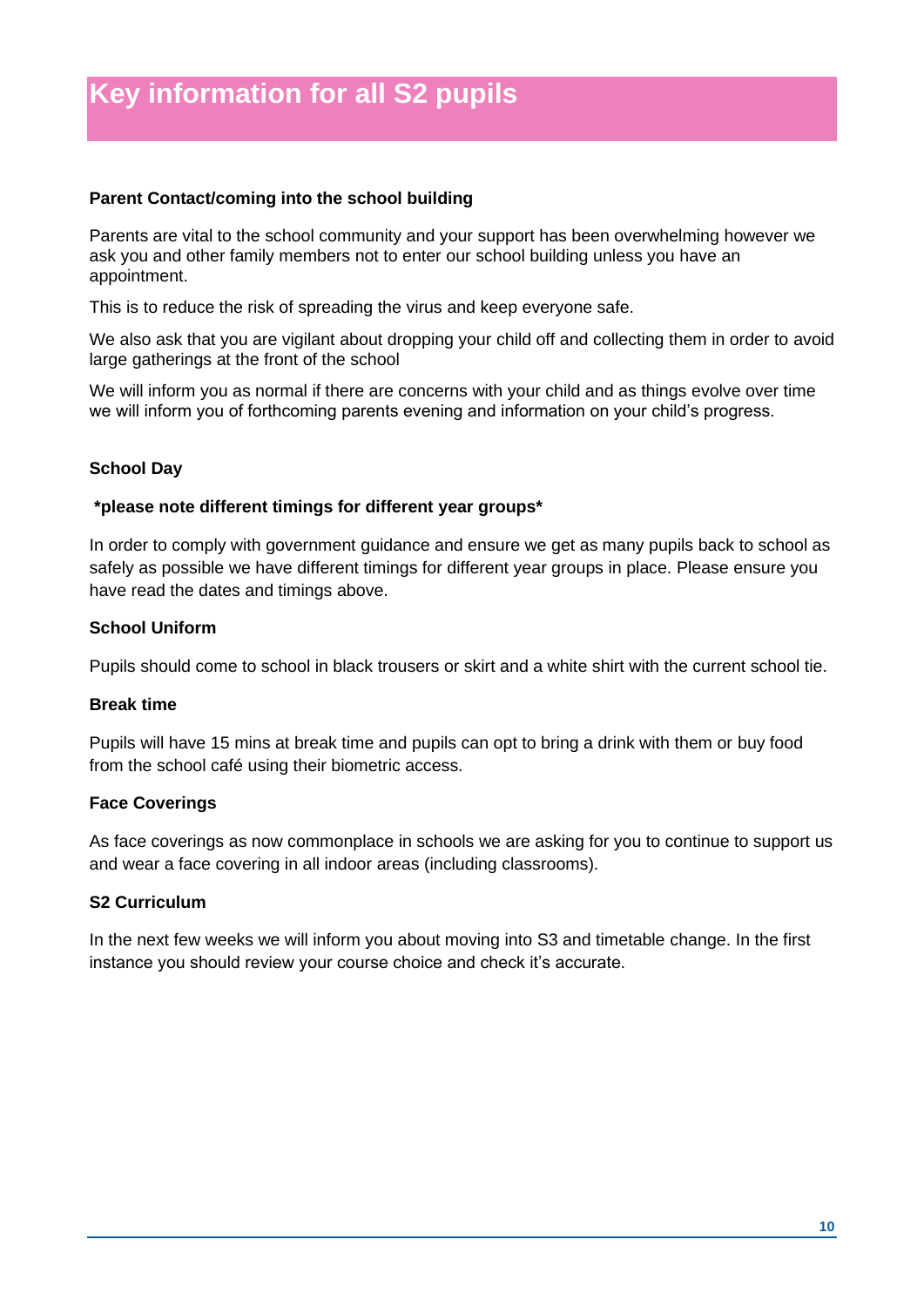#### **S3 Key Contacts**

- Ms Ramsay Guidance
- Ms McLennan Support for Learning
- Ms Dancer– Depute Headteacher

#### **S3 Pupils - From Tuesday 19th April 2021**

#### Monday -Thursday **Friday Friday**

| 0850-0940    | Period 1 | 0850-0940       | Period 1 |
|--------------|----------|-----------------|----------|
| 0940-1030    | Period 2 | 0940-1030       | Period 2 |
| 1030-1120    | Period 3 | <b>Break</b>    |          |
| <b>Break</b> |          | 1045-1135       | Period 3 |
| 1135-1225    | Period 4 | 1135-1225       | Period 4 |
| 1225-1315    | Period 5 | Lunch           |          |
| Lunch        |          | School day ends |          |
| 1355-1445    | Period 6 |                 |          |
| 1445-1535    | Period 7 |                 |          |

1535- School day ends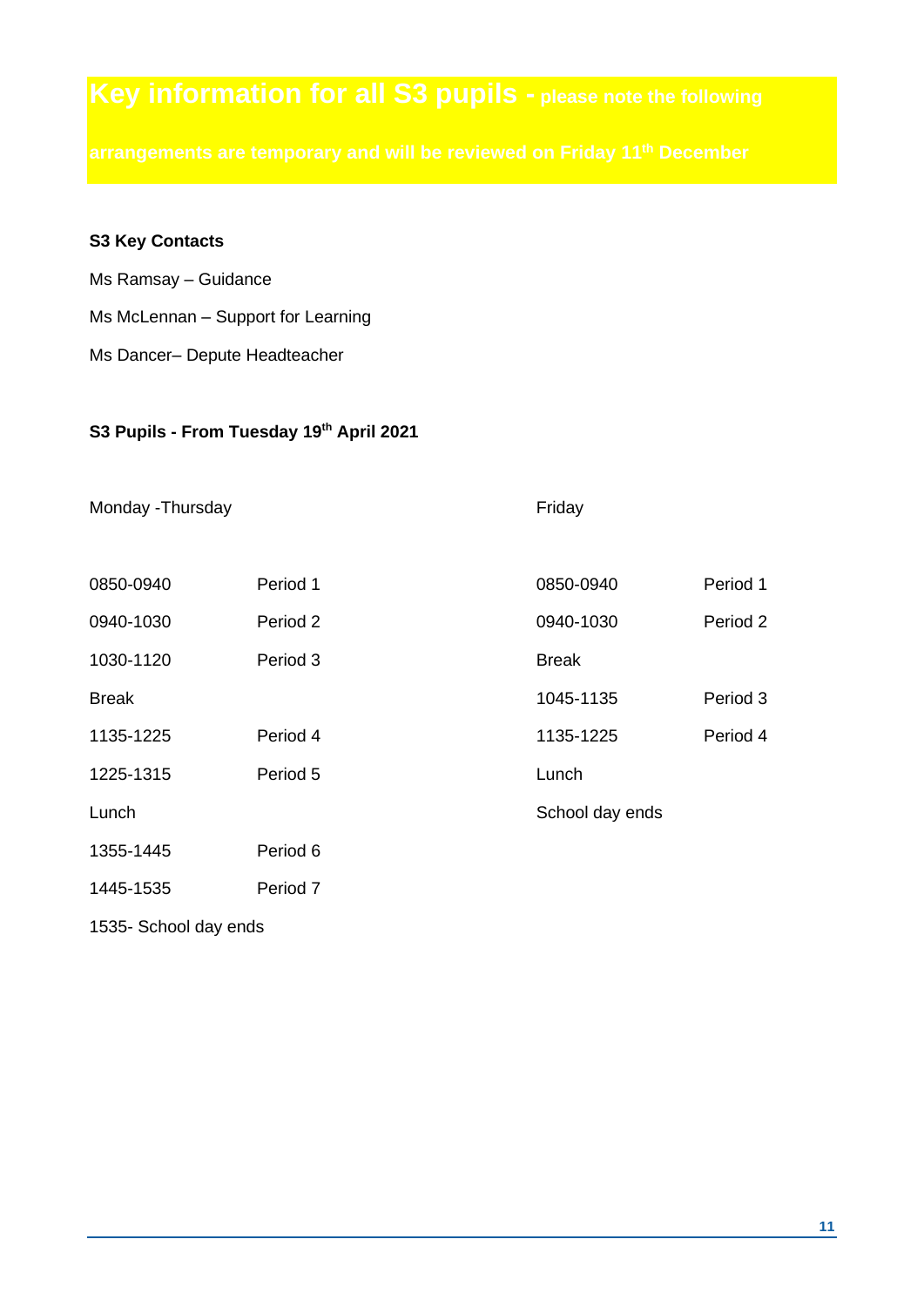Parents are vital to the school community and your support has been overwhelming however we ask you and other family members not to enter our school building unless you have an appointment.

This is to reduce the risk of spreading the virus and keep everyone safe.

We also ask that you are vigilant about dropping your child off and collecting them in order to avoid large gatherings at the front of the school

We will inform you as normal if there are concerns with your child and as things evolve over time we will inform you of forthcoming parents evening and information on your child's progress.

#### **School Day**

#### **\*please note different timings for different year groups\***

In order to comply with government guidance and ensure we get as many pupils back to school as safely as possible we have different timings for different year groups in place. Please ensure you have read the dates and timings above.

#### **School Uniform**

Pupils should come to school in black trousers or skirt and a white shirt with the current school tie.

#### **Break time**

Pupils will have 15 mins at break time and pupils can opt to bring a drink with them or buy food from the school café using their biometric access.

#### **Face Coverings**

As face coverings as now commonplace in schools we are asking for you to continue to support us and wear a face covering in all indoor areas (including classrooms).

#### **S3 Curriculum**

Ms Dancer and Ms Ramsay has met with you to discuss your course choice and over the next few weeks we will be creating your new timetable for you National Qualifications in S4.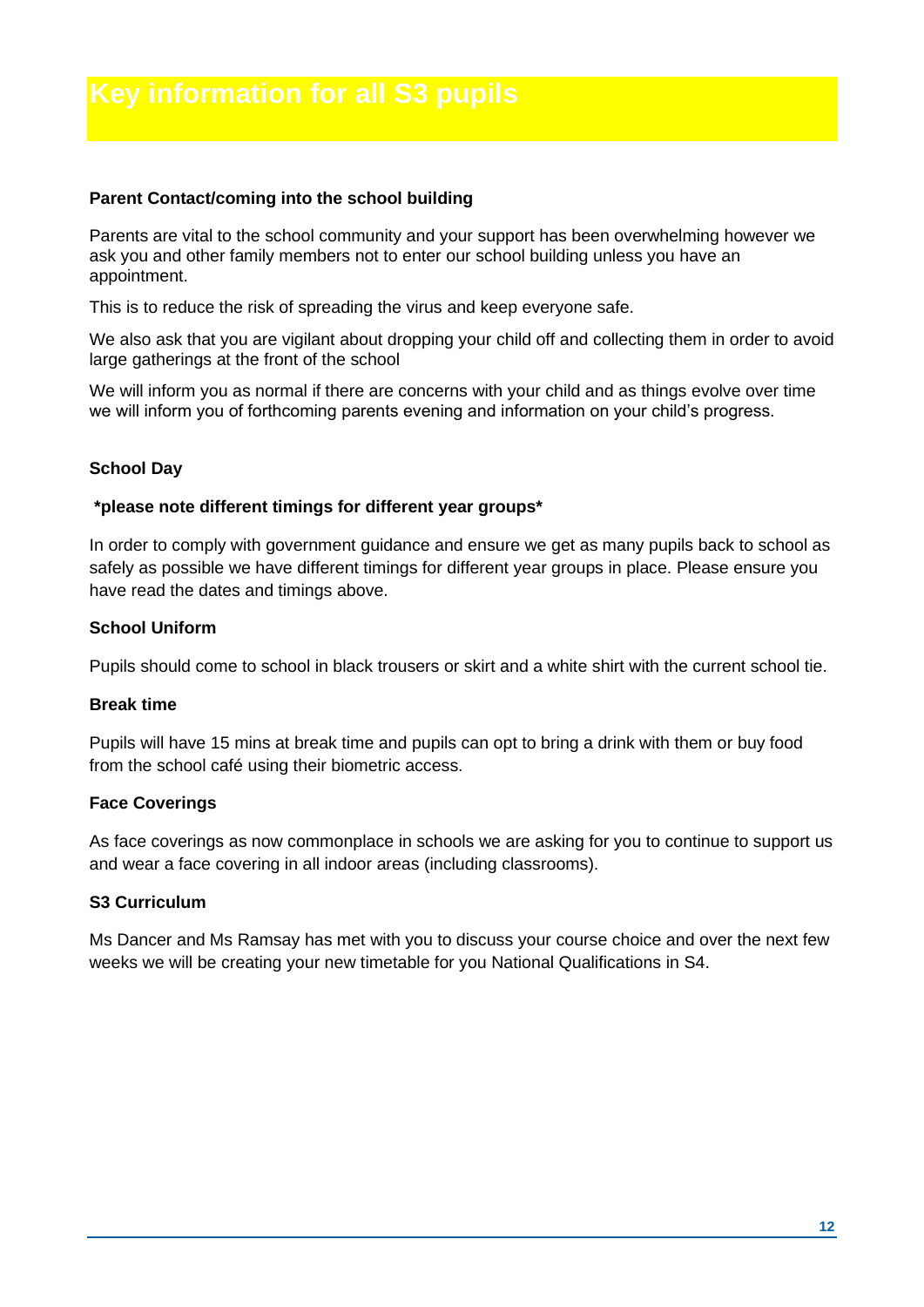## **Key information for all S4 pupils**

Ms Ramsay – Guidance

Ms McLennan – Support for Learning

Ms Dancer– Depute Headteacher

#### **S4 Pupils - From Tuesday 19th April 2021**

Monday -Thursday Friday

| 0850-0940             | Period 1 | 0850-0940       | Period 1 |
|-----------------------|----------|-----------------|----------|
| 0940-1030             | Period 2 | 0940-1030       | Period 2 |
| 1030-1120             | Period 3 | <b>Break</b>    |          |
| <b>Break</b>          |          | 1045-1135       | Period 3 |
| 1135-1225             | Period 4 | 1135-1225       | Period 4 |
| 1225-1315             | Period 5 | Lunch           |          |
| Lunch                 |          | School day ends |          |
| 1355-1445             | Period 6 |                 |          |
| 1445-1535             | Period 7 |                 |          |
| 1535- School day ends |          |                 |          |

**13**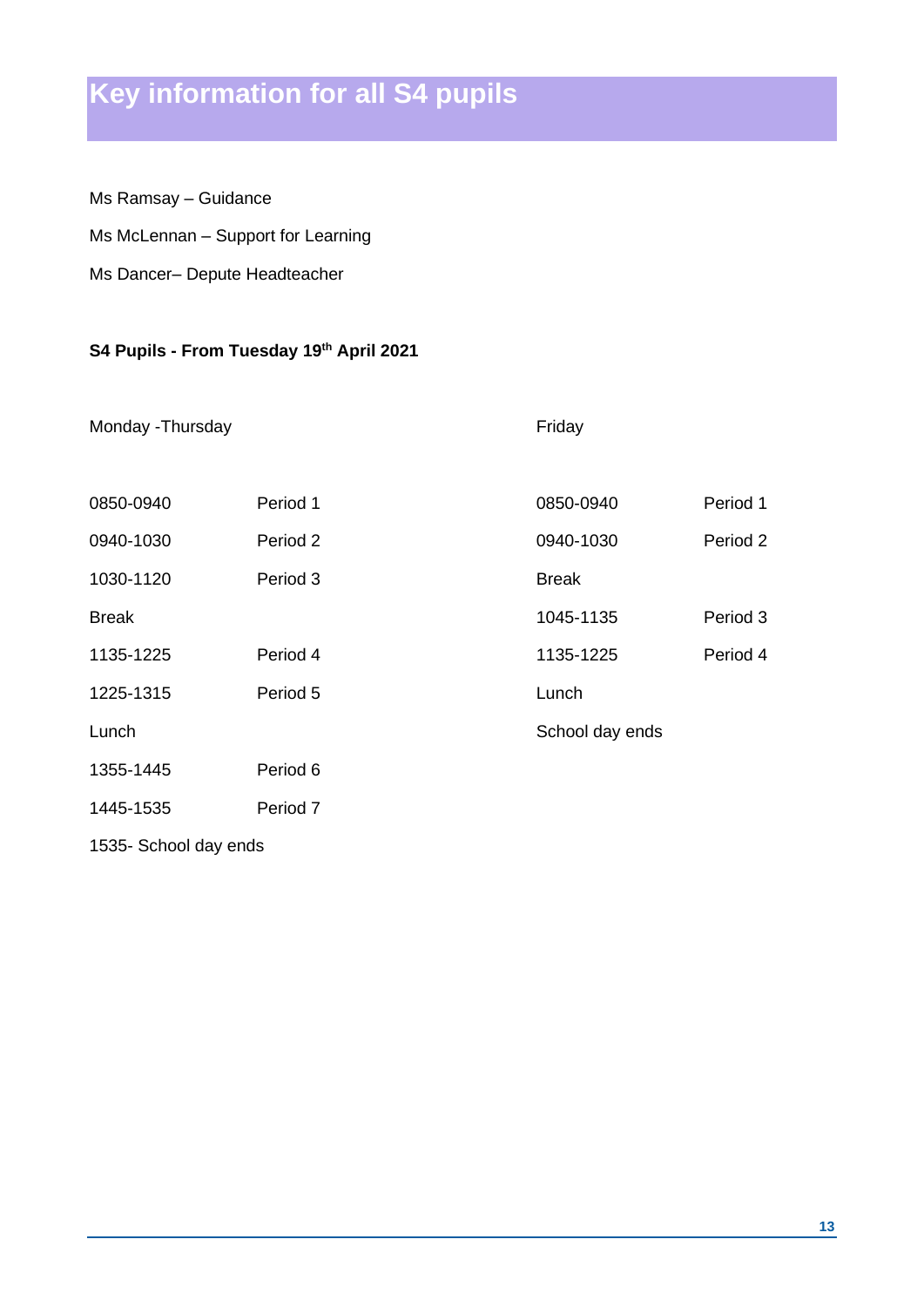Parents are vital to the school community and your support has been overwhelming however we ask you and other family members not to enter our school building unless you have an appointment.

This is to reduce the risk of spreading the virus and keep everyone safe.

We also ask that you are vigilant about dropping your child off and collecting them in order to avoid large gatherings at the front of the school

We will inform you as normal if there are concerns with your child and as things evolve over time we will inform you of forthcoming parents evening and information on your child's progress.

#### **School Day**

#### **\*please note different timings for different year groups\***

In order to comply with government guidance and ensure we get as many pupils back to school as safely as possible we have different timings for different year groups in place. Please ensure you have read the dates and timings above.

#### **School Uniform**

Pupils should come to school in black trousers or skirt and a white shirt with the current school tie.

#### **Break time**

Pupils will have 15 mins at break time and pupils can opt to bring a drink with them or buy food from the school café using their biometric access.

#### **Face Coverings**

Face coverings as now mandatory in schools we are asking for you to continue to support us and wear a face covering in all indoor areas (including classrooms).

#### **Wednesday Period 6 and Period 7 – new update**

Ms Dancer, Ms Ramsay and your class teachers will communicate our new arrangements for Wednesday afternoon however all S4 pupils will be in school on Wednesday afternoons.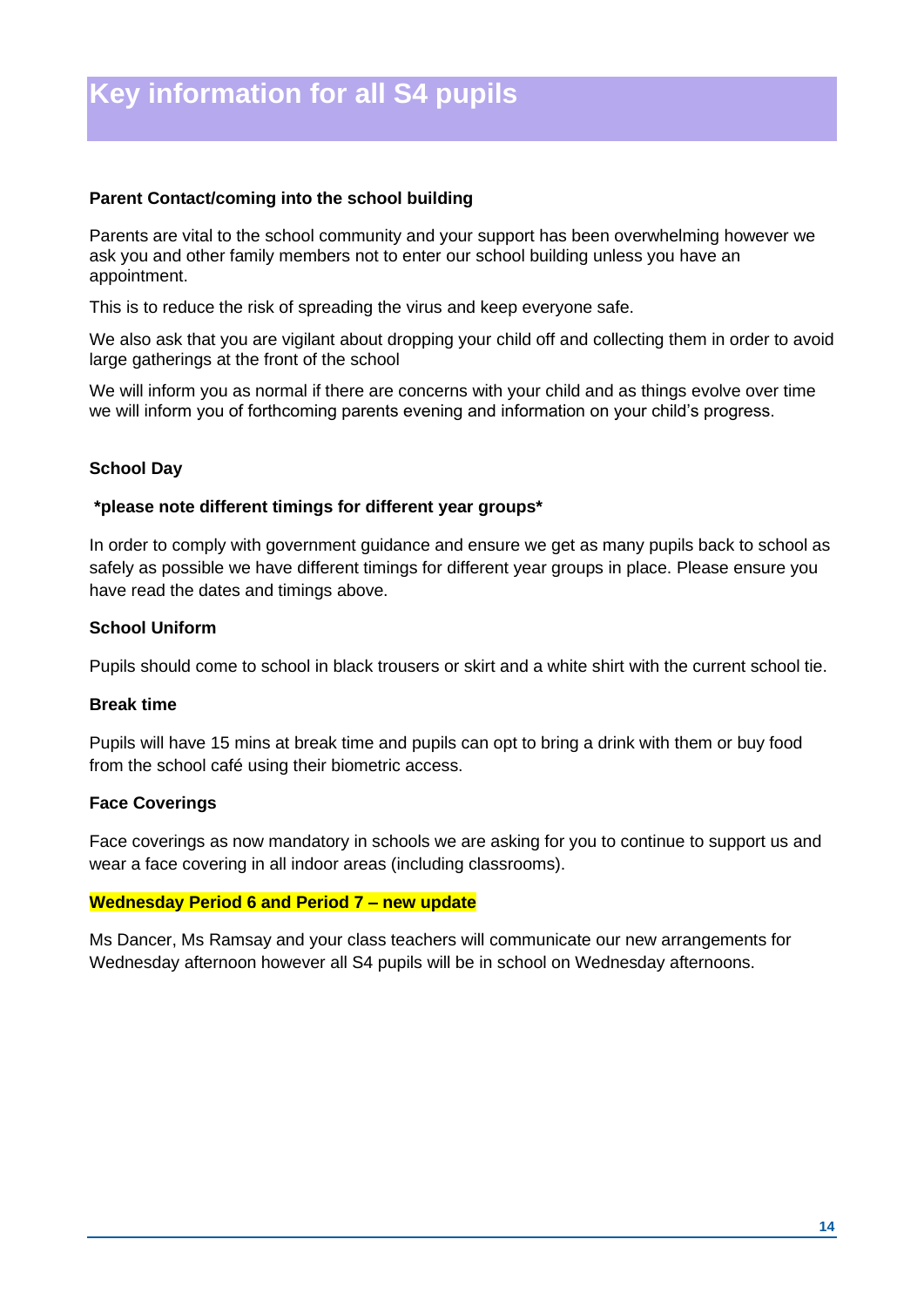## **Key information for all S5 and S6 pupils**

Ms McLennan – Support for Learning

Ms Heritage– Depute Headteacher

### **S5/S6 Pupils- From Tuesday 19th April 2021**

Monday -Thursday **Friday Friday** 

| 0850-0940             | Period 1 | 0850-0940       | Period 1 |
|-----------------------|----------|-----------------|----------|
| 0940-1030             | Period 2 | 0940-1030       | Period 2 |
| 1030-1120             | Period 3 | <b>Break</b>    |          |
| <b>Break</b>          |          | 1045-1130       | Period 3 |
| 1135-1225             | Period 4 | 1135-1225       | Period 4 |
| 1225-1315             | Period 5 | Lunch           |          |
| Lunch                 |          | School day ends |          |
| 1355-1445             | Period 6 |                 |          |
| 1445-1535             | Period 7 |                 |          |
| 1535- School day ends |          |                 |          |

**15**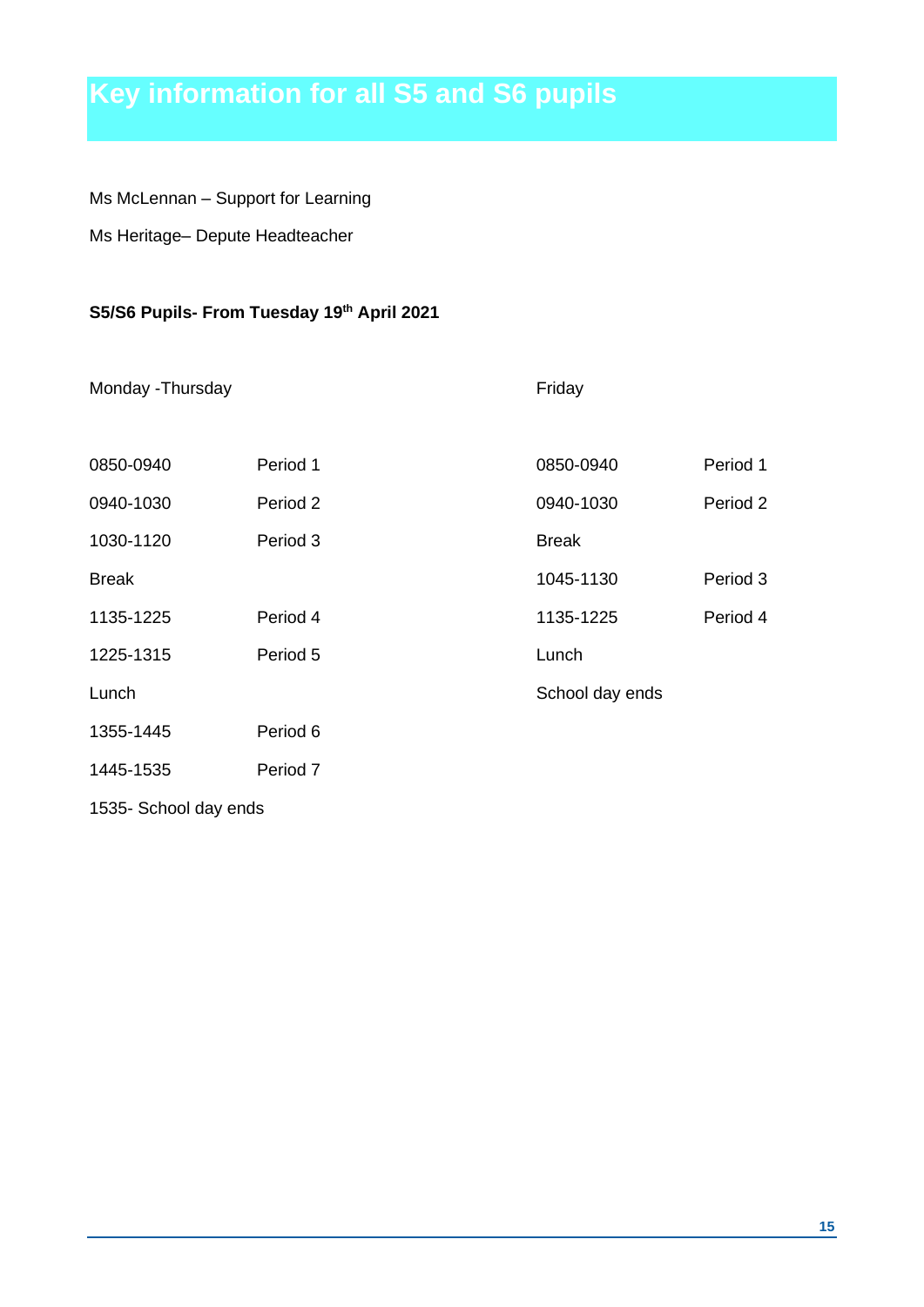Parents are vital to the school community and your support has been overwhelming however we ask you and other family members not to enter our school building unless you have an appointment.

This is to reduce the risk of spreading the virus and keep everyone safe.

We also ask that you are vigilant about dropping your child off and collecting them in order to avoid large gatherings at the front of the school

We will inform you as normal if there are concerns with your child and as things evolve over time we will inform you of forthcoming parents evening and information on your child's progress.

#### **School Day**

#### **\*please note different timings for different year groups\***

In order to comply with government guidance and ensure we get as many pupils back to school as safely as possible we have different timings for different year groups in place. Please ensure you have read the dates and timings above.

#### **School Uniform**

Pupils should come to school in black trousers or skirt and a white shirt with the current school tie.

#### **Break time**

Pupils will have 15 mins at break time and pupils can opt to bring a drink with them or buy food from the school café using their biometric access.

#### **Face Coverings**

Face coverings as now mandatory in schools we are asking for you to continue to support us and wear a face covering in all indoor areas (including classrooms).

#### **Wednesday Period 6 and Period 7 – new update**

Ms Heritage and your class teachers will communicate our new Wednesday afternoon arrangement for all S5 and S6 pupils.